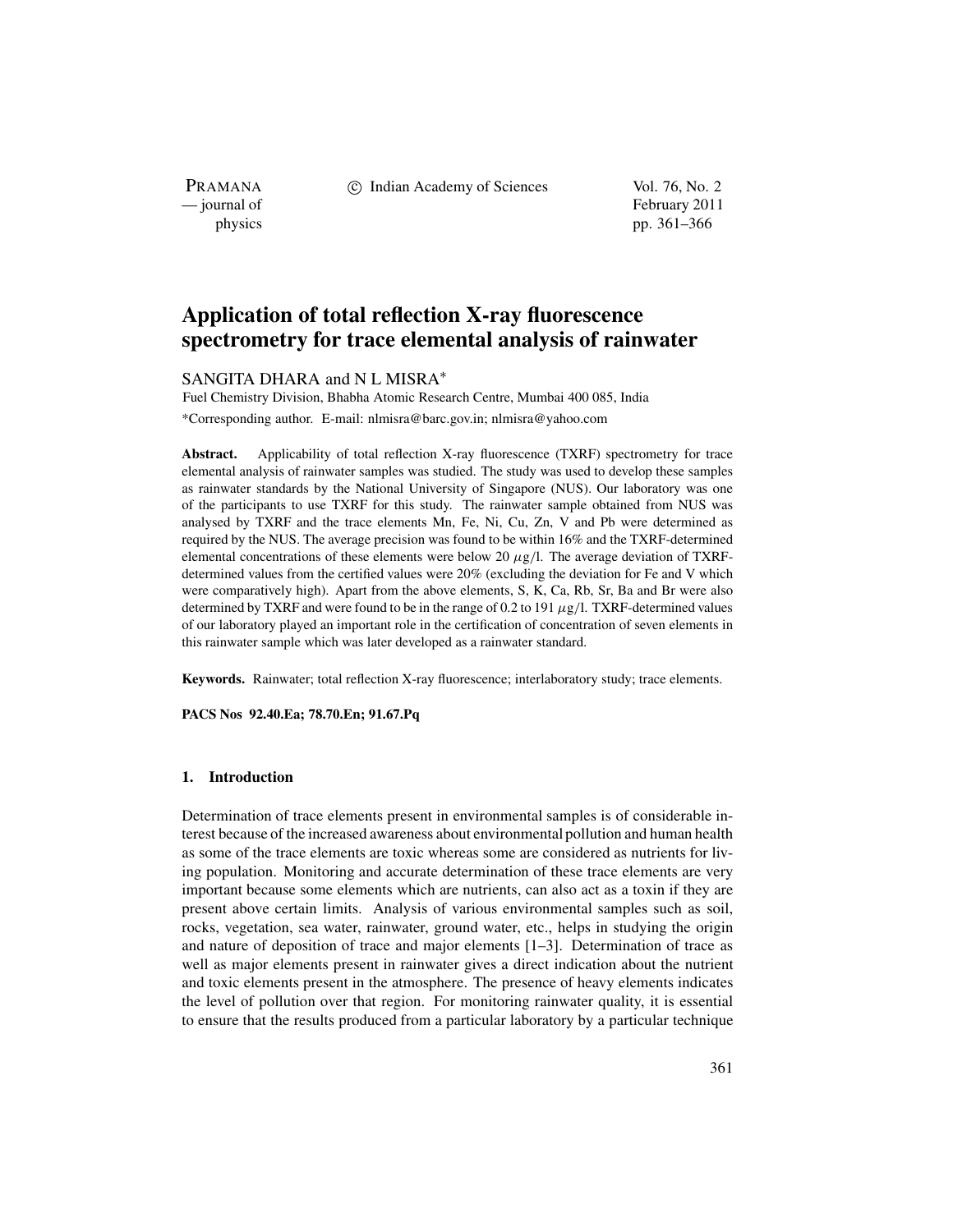### *S Dhara and N L Misra*

are sufficiently accurate and precise. This requires the availability of suitable certified reference materials (CRMs) [4]. Interlaboratory studies (ILS) play a major role in the development of these certified standards. The certification of trace element concentration in a particular CRM depends on the number of laboratories participating and the number of techniques used for the determination of a particular element.

As rainwater contains a number of elements at ultratrace levels it is seldom possible to detect and determine all the elements by a single technique. The sample collection and storage also play a vital role as there are great chances of contamination during these processes. Various techniques used for the elemental characterization of trace elements in rainwater are, inductively coupled plasma-mass spectrometry (ICPMS), inductively coupled plasma-atomic emission spectrometry (ICP-AES), atomic absorption spectrometry (AAS), X-ray fluorescence (XRF), total reflection X-ray fluorescence (TXRF), neutron activation analysis (NAA), electroanalytical techniques, etc. [5–7]. Total reflection X-ray fluorescence (TXRF) is an upcoming technique for trace and ultratrace analysis. In TXRF, the X-ray beam falls on the sample at an angle less than the critical angle and gets totally reflected after touching the sample and thus has a minimum interaction with the sample support over which a few microlitres/micrograms of the sample is deposited. This unique geometry makes TXRF an advanced variant of energy-dispersive X-ray fluorescence (EDXRF) and leads to excitation of the sample by incoming as well as totally reflected beams. Since the penetration of the beam inside the sample support is almost negligible, background in TXRF is very low. Both these features i.e., sample excitation by incoming and totally reflected beams and lower background result in comparatively better detection limits [8] in TXRF than in XRF by several orders of magnitude. Also, due to almost negligible matrix effects a single element can be used as internal standard for all elements. Moreover, since the sample is deposited on a limited area of the TXRF sample support, sample contamination can be controlled. All these features make TXRF a potential analytical technique for the analysis of environmental, biological and industrial samples [9].

Though monitoring of rainwater is very important, the number of rainwater standards available is limited. Moreover, because of the presence of trace elements in rainwater at ultratrace levels (ppt-ppb), quantification of these elements without much sample preparation is a challenging task. National University of Singapore conducted an interlaboratory study (ILS) to develop such rainwater CRM and Fuel Chemistry Division, BARC, participated in this ILS by determining trace elements in rainwater samples by TXRF [10]. In this paper we present the TXRF methodology and elemental analysis results obtained by the analysis of this rainwater sample.

### **2. Experimental procedure**

#### 2.1 *Instrumentation*

An Ital Structures TXRF spectrometer TX-2000 with Mo-W dual target tube was used for TXRF measurements. Mo  $K_{\alpha}$  radiation obtained from the tube operated at 40 kV and 30 mA and monochromatized by a W-C multilayer was used for the excitation of the elements in sample. The characteristic X-rays emitted from the samples were detected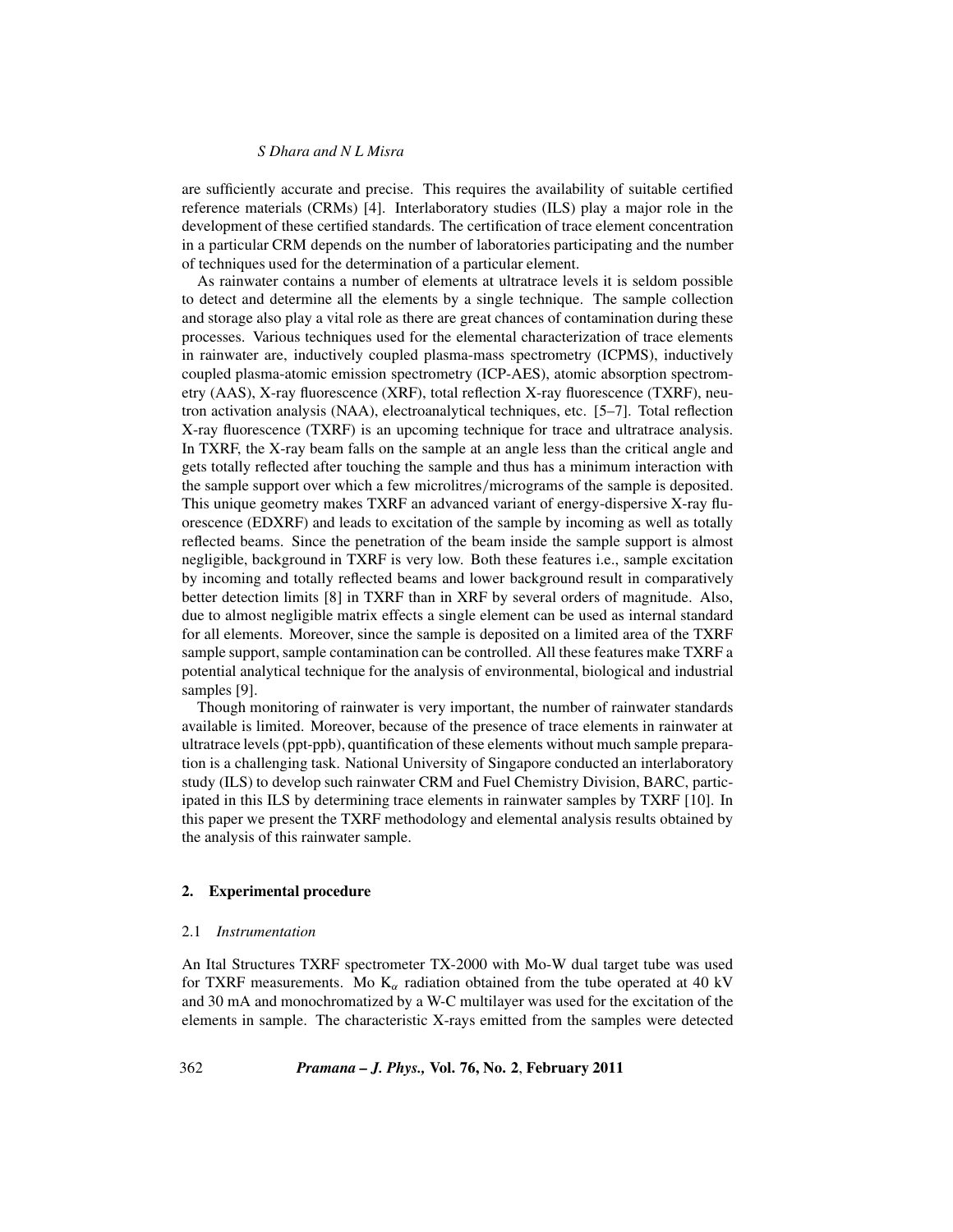by a Si(Li) detector having a resolution of 139 eV at 5.9 keV. The TXRF spectra were recorded by TXRFACQ 32 and processed using the program EDXRFACQ32 provided with the instrument.

#### 2.2 *Sample preparation*

The collection and processing of rainwater samples are described elsewhere [10]. Homogeneity and stability tests were also performed on these rainwater samples and then distributed to various laboratories participating in this interlaboratory study. Our laboratory also received this processed sample to be analysed by TXRF. For TXRF determinations, the relative sensitivities of different elements were determined using a MERCK ICP multielement standard solution IV. All the standards were diluted in 1.5% suprapure  $HNO<sub>3</sub>$ . Five millilitres of rainwater samples were taken separately in two thoroughly cleaned glass bottles (SCHOTT DURAN). These glass bottles were earlier immersed in 1.5% suprapure  $HNO<sub>3</sub>$  solution overnight and then rinsed with the suprapure dilute nitric acid solution thrice. After this, 1 ml of the acid solution was put in the bottles and again left overnight. This solution was analysed for any trace impurity leaching out from the bottles. No impurity was found in any of the bottles. 50  $\mu$ l of Ga internal standard solution having 5  $\mu$ g/ml concentration was mixed with 5 ml of rainwater samples. Aliquots of 20  $\mu$ l were deposited ten times independently on six quartz sample supports so that 200  $\mu$ l of the above rainwater sample was deposited and dried under an IR lamp. The quartz sample supports were also cleaned with 1.5% suprapure nitric acid and checked for any contamination by measuring their TXRF spectrum before the sample deposition. The TXRF spectrum for each sample was recorded for 1000 s.

## **3. Results and discussion**

The excitation energy of Mo  $K_{\alpha}$  (17.48 keV) from the Mo-W dual target tube was used for sample excitation as it can excite the K lines of medium and L lines of high *Z* elements very efficiently. In rainwater, major matrix is water which gets evaporated on the TXRF sample support after drying, leaving behind elemental constituents in concentrated form, so that it is fit for direct analysis by TXRF. The sample deposition on quartz support was done in steps of 20  $\mu$ l to avoid the uneven spreading of the sample on the sample support. This ensured less spreading and formation of a very thin film in about 2 mm radius and allowed the Si (Li) detector to receive almost all the excited X-rays. Depositing sample in this way also acted as a sample preconcentration step. A typical TXRF spectrum of such rainwater sample is shown in figure 1. As TXRF is a multielemental analytical technique applicable to metals and nonmetals equally, both metals and nonmetals present in the sample could be analysed simultaneously. The Si  $K_{\alpha}$  peak in the spectrum is due to the sample support and Ar  $K_{\alpha}$  peak is from the air. Gallium was chosen as internal standard as it was not present in rainwater. Trace elements S, K, Ca, V, Cr, Mn, Fe, Ni, Cu, Br, Rb, Sr, Ba and Pb could be determined by TXRF and were found to be in the range of 0.2 to 191  $\mu$ g/l. The concentration of trace elements determined by TXRF is given in table 1 along with final certified concentrations [10]. The various techniques used in this ILS were ICP-MS, GFAAS, ICP-AES, DPASV and TXRF. One of the major

*Pramana – J. Phys.,* **Vol. 76, No. 2**, **February 2011** 363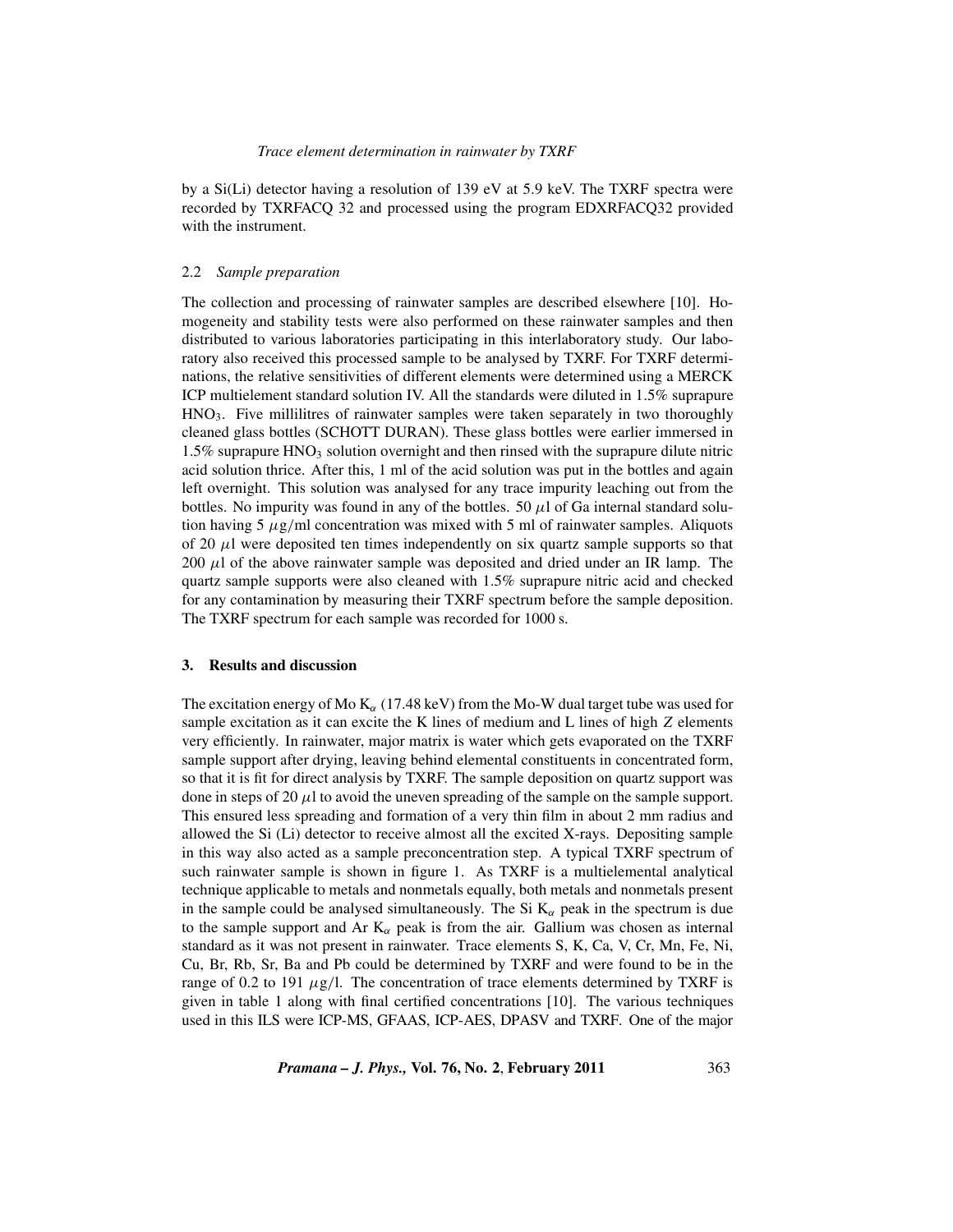*S Dhara and N L Misra*



**Figure 1.** TXRF spectrum of 200  $\mu$ l rainwater sample measured after depositing on quartz sample support.

disadvantages of XRF/TXRF is their inability to determine low-*Z* elements at ultratrace levels. Therefore, though Al was present in appreciable amount (15.0  $\mu$ g/l), it could not be determined by TXRF. Since Co and As concentrations are below 1  $\mu$ g/l (table 1) and have a strong interference with Fe K<sub>β</sub> (7.06 keV), Co K<sub>α</sub> (6.93 keV), Pb L<sub>α</sub> (10.55 keV),

**Table 1.** A comparison of TXRF-determined and certified concentrations of some elements in the rainwater sample.

| Elements       | Certified values<br>$(\mu$ g/l) | <b>TXRF-determined values</b><br>$(\mu g/l)$ |
|----------------|---------------------------------|----------------------------------------------|
| Cu             | $4.4 \pm 0.4$                   | $4.6 \pm 0.3$                                |
| Fe             | $19 \pm 3$                      | $30 \pm 10$                                  |
| Mn             | $1.2 \pm 0.3$                   | $1.7 \pm 0.5$                                |
| Co             | $0.08 \pm 0.02$                 | ND                                           |
| Ni             | $1.10 \pm 0.15$                 | $0.9 \pm 0.1$                                |
| $Z_{n}$        | $16 \pm 2$                      | $18 \pm 1.4$                                 |
| V              | $1.6 \pm 0.3$                   | $2.8 \pm 0.6$                                |
| Al             | $15 \pm 2$                      | N <sub>D</sub>                               |
| Pb             | $2.2 \pm 0.4$                   | $2.7 \pm 0.4$                                |
| As             | $0.14 \pm 0.03$                 | <b>ND</b>                                    |
| C <sub>d</sub> | $0.06 \pm 0.02$                 | ND                                           |
|                |                                 |                                              |

 $ND = Not detected.$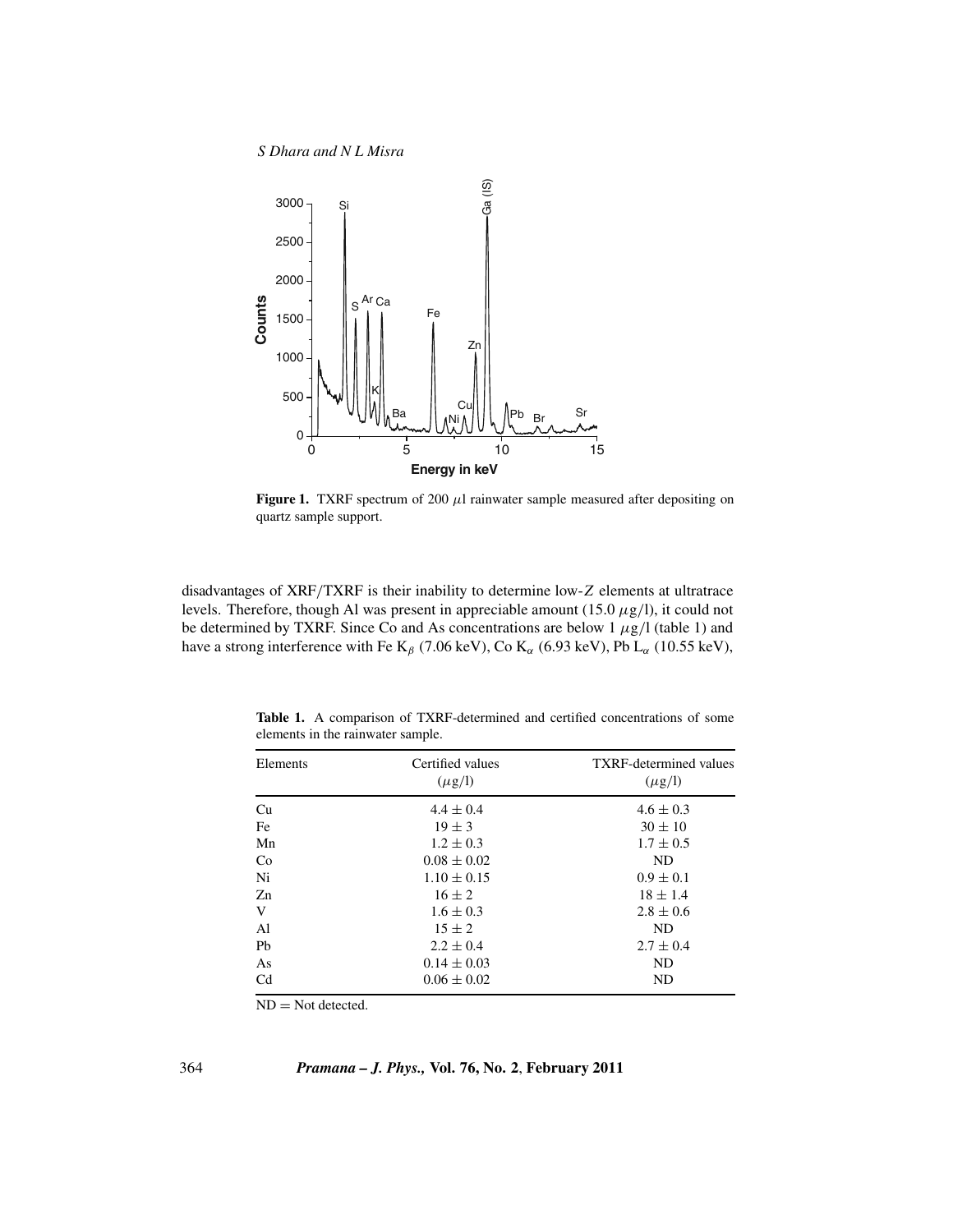*Trace element determination in rainwater by TXRF*



**Figure 2.** A comparison of certified and TXRF-determined concentrations of some elements.

As  $K_{\alpha}$  (10.54 keV), these two elements also could not be determined by TXRF. It is impossible to excite Cd  $K_{\alpha 1}$  (23.17 keV) using Mo  $K_{\alpha}$  (17.52 keV) excitation source. Cd  $L_{\alpha}$  (3.13 keV) can be excited with Mo K<sub> $\alpha$ </sub> but with very low excitation efficiency. In addition, the amount of Cd present in the water samples was so less that it could not be determined using Cd  $L_{\alpha}$  line as analytical line. Because of these limitations Cd also could not be determined by TXRF. Apart from the above elements, seven elements determined by TXRF were provided with certified values. These are V, Mn, Fe, Ni, Cu, Zn and Pb. The TXRF results obtained had an average precision of 16% (1 s). The agreement

| Elements  | <b>TXRF</b> determined values<br>$(\mu$ g/l) |
|-----------|----------------------------------------------|
| S         | $190.7 \pm 26.9$                             |
| K         | $26.9 \pm 2.7$                               |
| Ca        | $176.2 \pm 21.1$                             |
| Cr        | $1.7 \pm 0.4$                                |
| Rb        | $0.24 \pm 0.06$                              |
| <b>Sr</b> | $0.76 \pm 0.2$                               |
| Ba        | $9.1 \pm 2.9$                                |
| Br        | $0.95 \pm 0.03$                              |

**Table 2.** TXRF-determined values of other trace elements present in rainwater sample.

*Pramana – J. Phys.,* **Vol. 76, No. 2**, **February 2011** 365